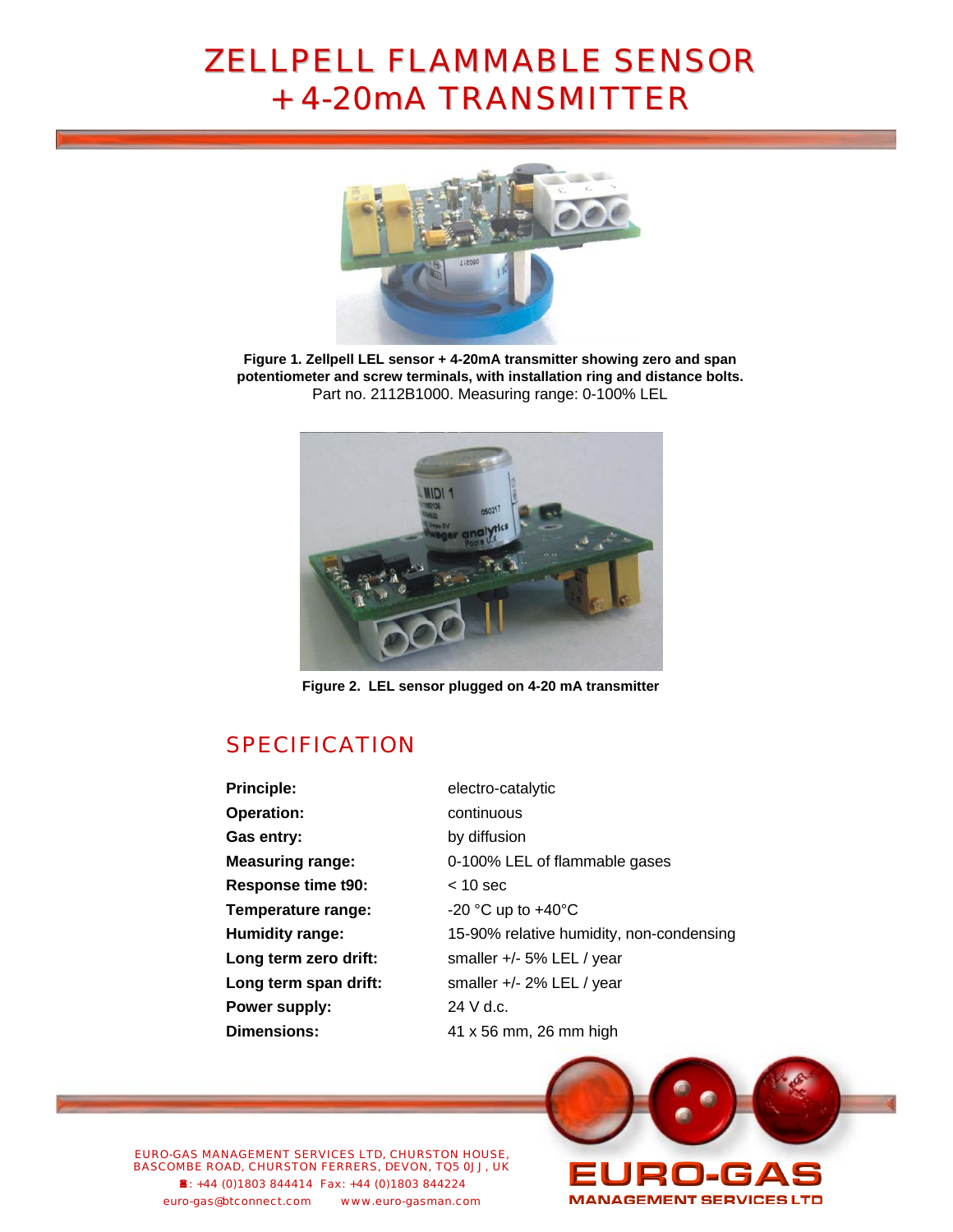# **ZELLPELL FLAMMABLE SENSOR** + 4-20 mA TRANSMITTER

#### **Potentiometer**

for calibration adjustment

Span



#### **Screw terminals**

Terminals 1 and 3 are for the 24V d.c. power supply (+/-10%). Terminal 1 is +24V. Terminal 3 is 0V. The measuring signal +4-20mA output is available at terminal 2.

**Test pins** for one man calibration; 0.4 – 2.0 volts signal output

### **Test Gas**

For calibration, flow required level of gas through a test flow cap. Test Gas Cap and Calibration Gases also available from Euro-Gas. Please ask for details

**Figure 3. Instructions** Zellpell LEL sensor with 4-20mA transmitter and installation kit. Part no. 2112B1000



**Figure 4. Test gas cap** Part no. 2112B1010

**Two wire screw terminal:** The transmitter has a three wire screw terminal to connect a 24V d.c. power supply. Terminal 1 is for +24V. Terminal 3 is for 0V.

On terminal 2 you will receive the 4-20 mA signal output. When there is zero LEL concentration, you will receive a 4mA signal. With an 100% LEL concentration, you will receive a 20mA signal.

The transmitter is precalibrated. The standard calibration is on Methane CH<sub>4</sub>. An optional calibration is on Propane C<sub>3</sub>H<sub>8</sub>. Please specify your preference when ordering.

**Potentiometer:** This is used for adjusting the signal to the correct value if you apply a test gas concentration to the transmitter and it gives an incorrect signal.

**Test pins:** The two test pins allow for one man calibration. Please kindly note that the signal here is not 4-20 mA but **0.4 – 2.0 Volts.** 

EURO-GAS MANAGEMENT SERVICES LTD, CHURSTON HOUSE, BASCOMBE ROAD, CHURSTON FERRERS, DEVON, TQ5 0JJ, UK «: +44 (0)1803 844414 Fax: +44 (0)1803 844224 euro-gas@btconnect.com www.euro-gasman.com